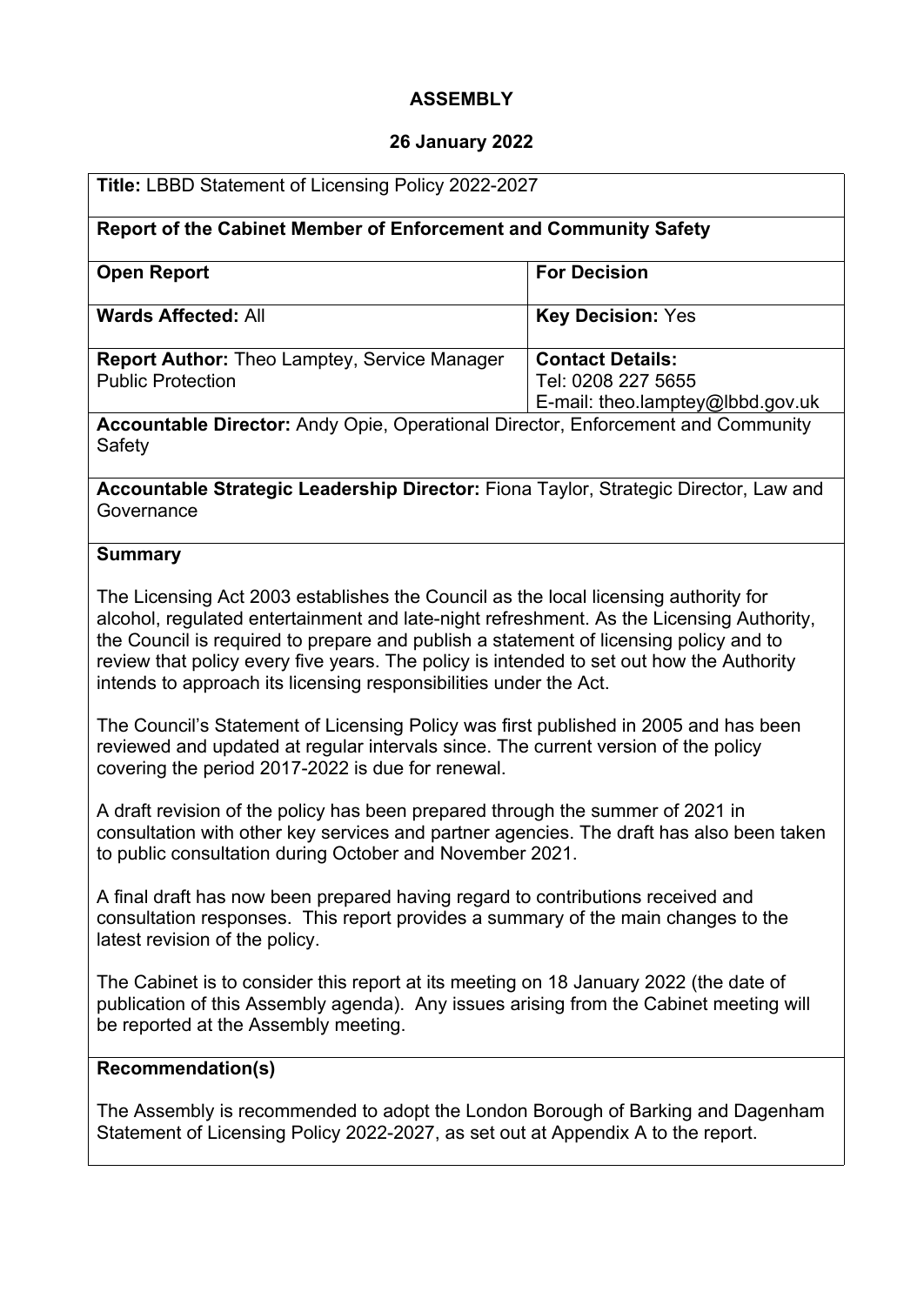### **Reason(s)**

To accord with the requirements of the Licensing Act 2003.

#### **1. Introduction and Background**

- 1.1 The Licensing Act 2003 establishes this Council as the local licensing authority for the following licensable activities:
	- the retail sale of alcohol
	- the supply of alcohol by or on behalf of a club, to club members
	- the provision of regulated entertainment
	- the provision of late-night refreshment
- 1.2 Each licensing authority is required to prepare and publish a statement of licensing policy which is intended to set out how that authority intends to approach its licensing responsibilities and to review that policy every five years. This Authorities statement of licensing policy was first published in 2005 and it has been regularly updated since. The current version of the policy covers the period 2017-2022 and is due for renewal next year.
- 1.3 In anticipation of this, draft revised policy has been prepared for consideration. The draft has been revised in consultation with other key services and partner agencies and following public consultation.

### *2.* **The Licensing Act 2003**

- 2.1 Under the Act, the Council as Licensing Authority is responsible for determining applications for:
	- Premises licences (required to enable any of the licensable activities to be provided at a specific premises)
	- Club premises certificates (required to enable bona fide members clubs to purchase on behalf of club members and supply that alcohol to them)
	- Personal licences (to enable specified individuals to authorise alcohol sales in conjunction with a premises licence)
	- Temporary Event Notices (to enable specific low-level one-off or time-limited events to take place at community or smaller premises)
- 2.2 The Act places a duty on each licensing authority to consider all applications for relevant licences and consents put to it and establishes the process and timescale for determining those applications. It requires decisions to be taken in accordance with:
	- The Licensing Act itself
	- Secondary regulations
	- The Guidance for local licensing authorities published by the Home Office and
	- The Authority's own statement of licensing policy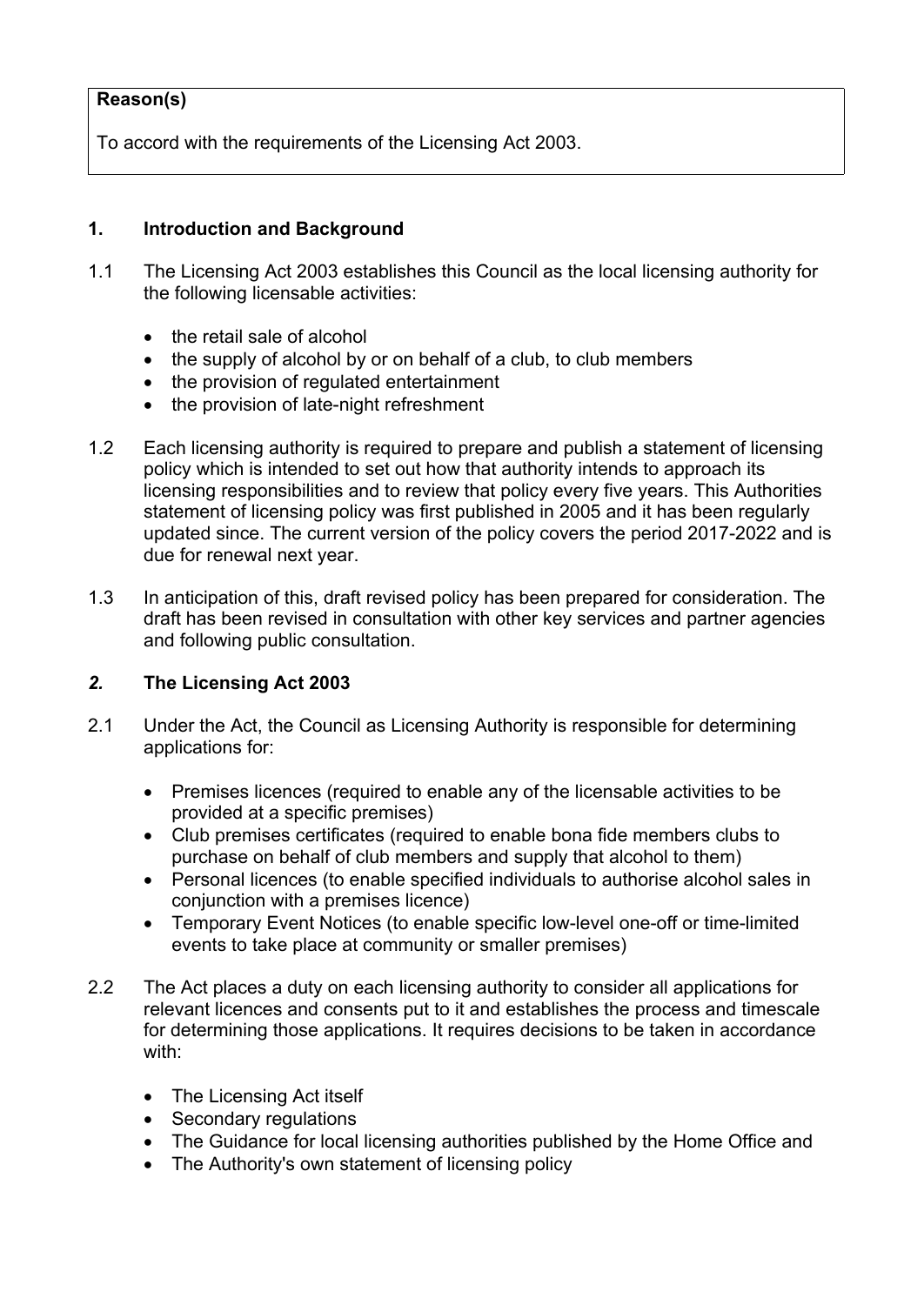- 2.3 Each licensing authority is also required to promote the four licensing objectives stated in the Act in its decision-making. The four objectives are:
	- The prevention of crime and disorder
	- Public safety
	- The prevention of public nuisance
	- The protection of children from harm
- 2.4 While this Authority has ability to grant, part-grant or refuse applications, each application must be considered upon their own merits with all relevant matters considered. Applicants for premises licences have an entitlement to a licence unless there is good reason in law not to grant it and the licensing process provides for licence terms, conditions, and restrictions to be (at least partly) defined by the applicant themselves, albeit they may be refined through the consultation and determination process.
- 2.5 Within this prescriptive framework, the local licensing statement of licensing policy is an important document providing an opportunity for local approach and considerations to influence decision-making.

### 3. **The Barking and Dagenham Statement of Licensing Policy**

- 3.1 The aim of the policy is to
	- Promote the four licensing objectives.
	- Benefit all sections of the Barking and Dagenham community.
	- Boost the local economy.
	- Encourage a broad range of licensed premises across the borough.
	- Support consistent licensing decisions.
	- Support licensing decisions that may be subject of appeal.
- 3.2 As such the policy intends to ensure that
	- Applicants for new licences and consents understand the Authorities approach to licensing and can prepare considered risk-assessed applications and related operating schedules for submission
	- Licensed operators are best placed to run successful safe, secure and well managed venues that are of benefit to the local community
	- Local residents understand how to take part in the licensing process and the protections afforded to them in law
- 3.3 This Authorities approach to licensing is well-established, with licensing process and policy having now been in place for approaching 20 years.
- 3.4 As such this latest revision of the policy has not required any drastic overhaul. This revision, instead, intends to ensure that:
	- The content of the policy remains consistent with changes in law, regulations and guidance
	- All references, contact details, links and statistics quoted are up to date
	- The policy reflects current best management practice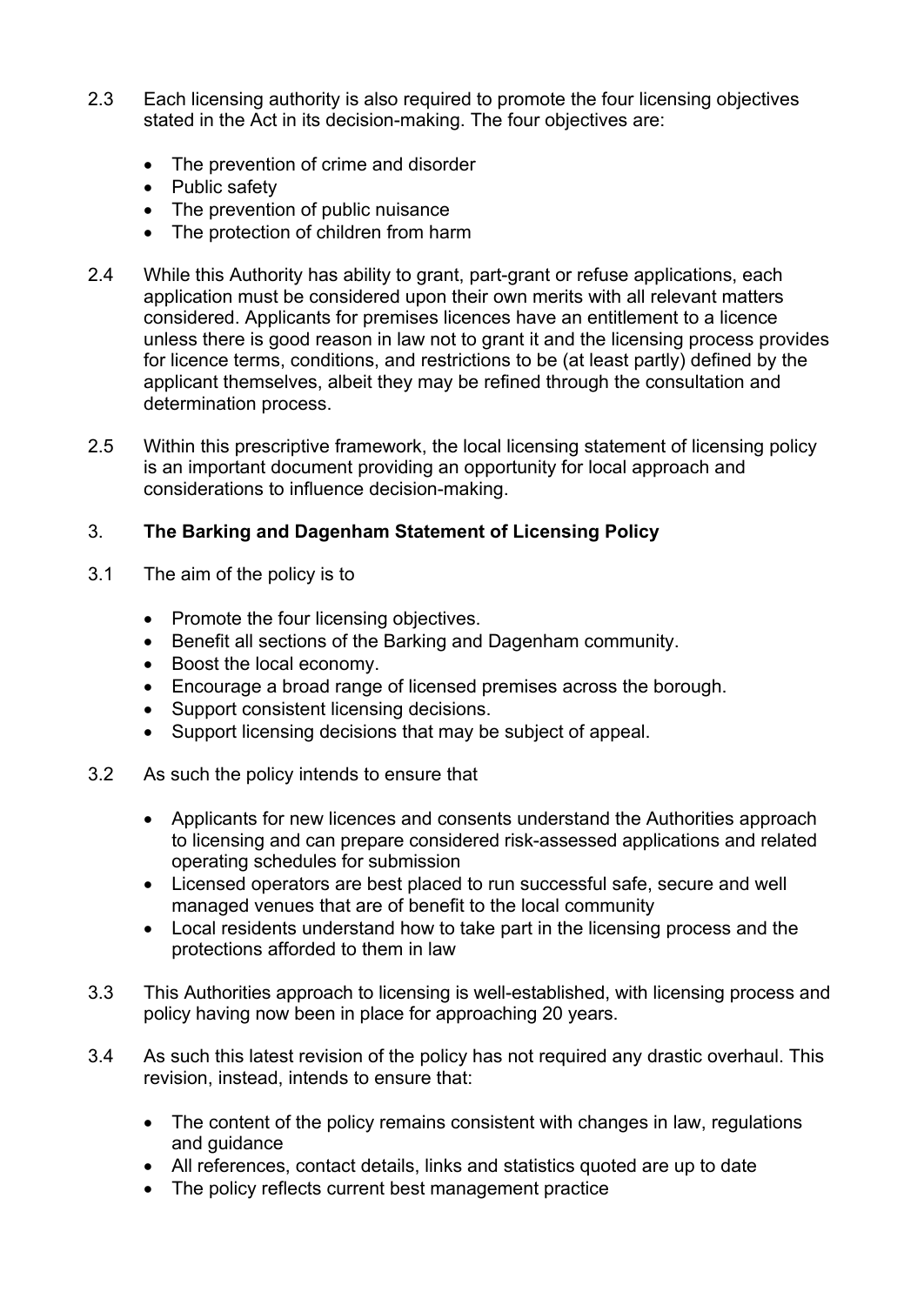- 3.5 A copy of the revised draft policy is provided as Appendix A to this report. It is divided into seven main sections, as follows:
	- Section 1 (pages 6-8) provides an **Introduction to Barking and Dagenham** and to the Council
	- Section 2 (pages 9-12) sets out the **purpose and scope** of the policy
	- Section 3 (pages 13-20) deals with **administration, process and delegation**
	- Section 4 (pages 22-23) sets out to explain **preparing an operating schedule being** the most important part of the premises licence application as this defines the intended operation and proposed management controls intended to be put into place in order to promote the licensing objectives
	- Section 5 (pages 24-38) deals with each of **the licensing objectives** in turn setting out considerations to be taken into account in preparing an operating schedule
	- Section 6 (pages 39-40) deals with how **licence terms, conditions and restrictions** may be determined
	- Section 7 (page 41) explains this Authorities approach to licensing **enforcement**
- 3.6 The policy also includes with an executive summary and a range of appendices providing contact details, references, links and, importantly on pages 49-57, a **set of model conditions** to which applicants may refer when considering their operating schedule and an example **safeguarding risk-assessment** from page 60.

### **4. Main changes to the policy**

- 4.1 The main significant changes to the policy, other than updating that has taken place, includes the following:
	- Page 13 New section included on **Entitlement to work in the UK** which sets out the direction in law that applications made by individuals without entitlement to work in the UK must be rejected
	- Page 17 Clarification provided under section on **payment of annual licence fee** that non-payment of due annual licensing fees results in automatic suspension of the licence
	- Page 19 Replacement of section on the now defunct Designated Public Places Order with a new section on **Public Spaces Protection Orders** which replace it.
	- Page 27 A new section on **illegal working** and the responsibility now placed on operators to ensure that all employers carry out right to work checks on employees.
	- Pages 31-33 A new section on 'safe for all' which incorporates references to several important initiatives promoting safe and inclusive venues to which operators are directed to. In turn for signing up to these schemes' operators receive training support to enable staff to identify and deal with cases of harassment and sexual violence, discrimination and hate crime
		- The Mayor's **Women's Safety Charter**
		- The Metropolitan Police **'Ask for Angela'** scheme and supporting WAVE training
		- The **Ask for Clive** scheme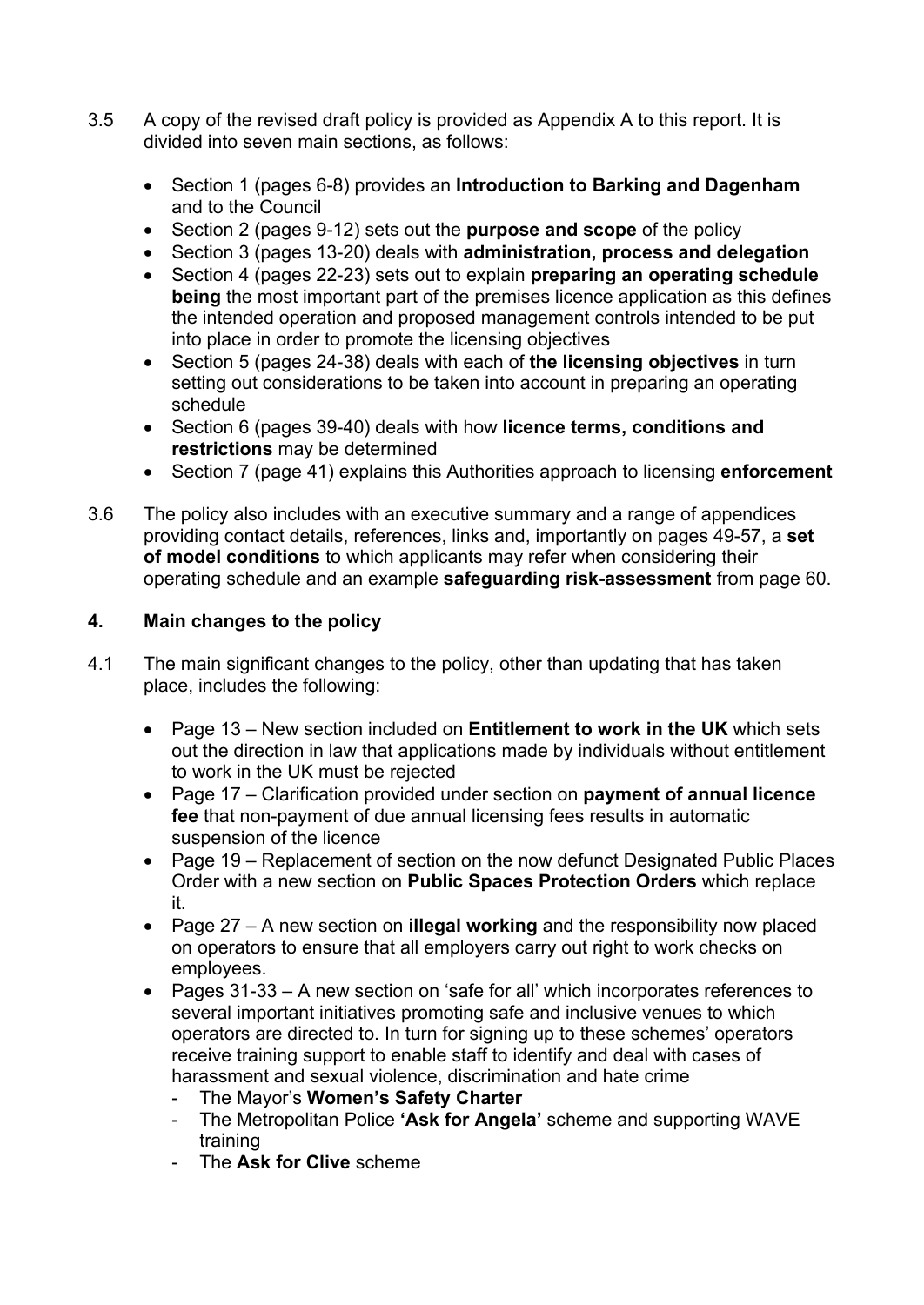- Page 32 A new section on **Covid-19** which emphasises the need for operators to continue to regularly update covid risk-assessments in line with government guidance or changing circumstances
- Page 33 A new section on **security and terrorism** which introduces the ACT Awareness e-learning tool providing counter-terrorism awareness training for organisations and individuals.
- Page 33 A revised section on the third licensing objective of preventing public nuisance which reflects the current approach of the Council's Environmental Health Noise team
- Page 34 Associated with this is a new section on **outside areas** highlighting the extra considerations that need to be afforded to local residents with the movement toward outside eating and drinking following the coronavirus pandemic

### 5. **Consultation**

- 5.1 As part of the consultation undertaken review of the policy, the following statutory consultees and other parties were contacted directly:
	- Responsible authorities (including the police and fire service)
	- Representatives of Premises Licence and Club Premises Certificate holders
	- Representatives of Personal Licence holders
	- Representatives of the local community
	- Ward councillors
	- Other known stakeholders and interest groups
- 5.2 The consultation was also advertised on the council's web site and in the borough e-newsletter 'One Borough Voice'. An electronic questionnaire was provided on the web site for ease of response.
- 5.3 All responses received were considered in the preparation of the final draft. A summary of the matters raised in consultation responses is provided at Appendix B.
- 5.4 Under the consultation through 'One Borough Voice' some 46 individuals viewed or downloaded part or all the consultation papers. However, only 5 individuals completed the online survey provided. These comprised three licensed operators and two local residents. Respondents generally agreed the policy was fair, clear and easy to understand.
- 5.5 The Council's Licensing and Regulatory Committee considered and endorsed the draft policy at its meeting on 23 June 2021. The matter is also to be considered by the Cabinet at its meeting on 18 January 2022 and any issues arising from that meeting will be reported at the Assembly meeting.

# **6. Options Appraisal**

- 6.1 The option to approve the document will ensure the Council as licensing authority retains an updated and relevant policy to support future licensing decisions.
- 6.2 The option not to approve the policy could mean that the Council as licensing authority is able to place less reliance on the policy to support future licensing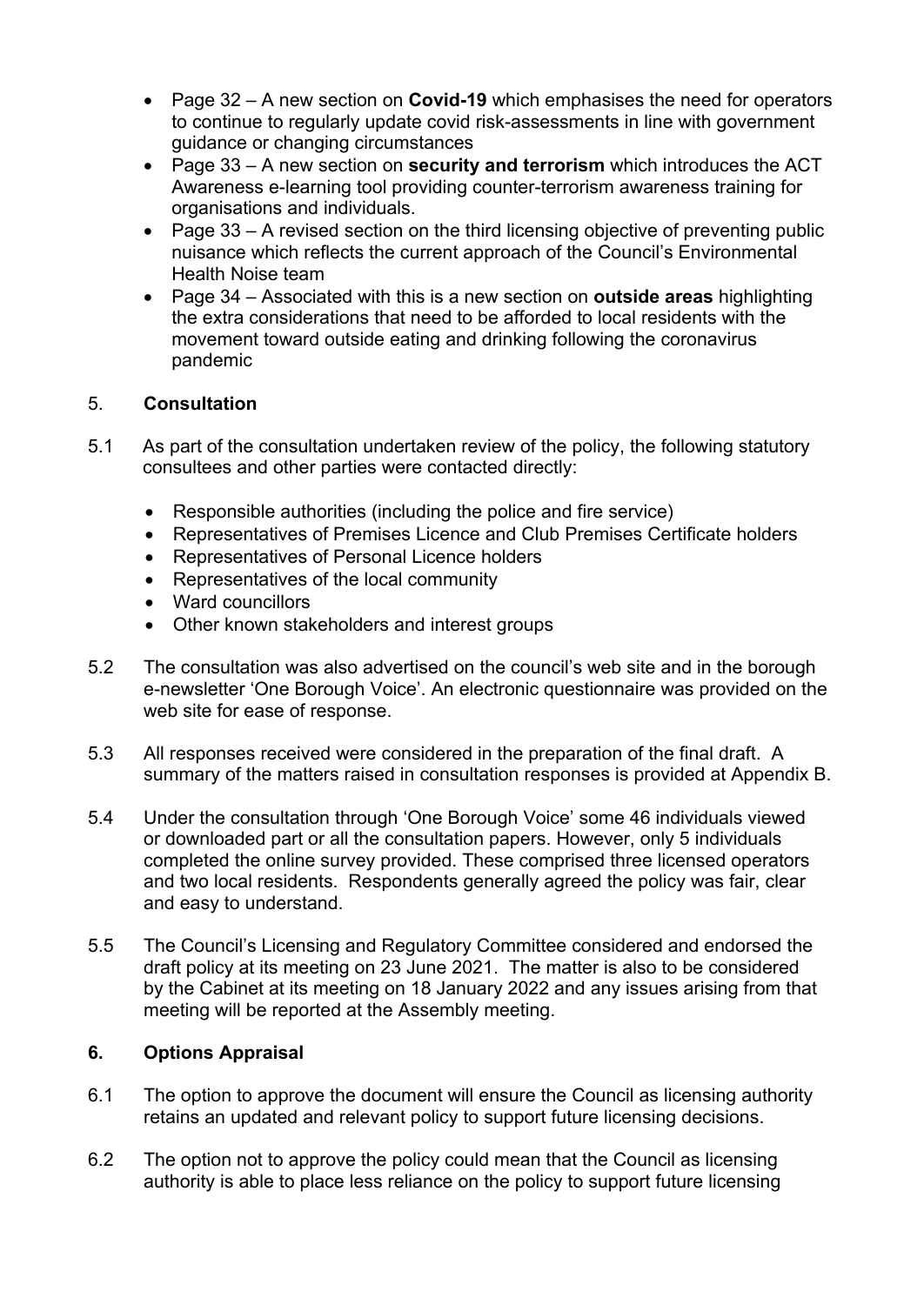decisions as the policy document becomes older. This raises the potential for challenge in the appeal courts.

### **7 Timetable for Implementation**

7.1 Once adopted by the Assembly, the policy is then required to be advertised in the local press giving one month's notice of the date that it comes into force.

### **8. Financial Implications**

Implications completed by: David Folorunso, Finance Business Partner

- 8.1 The policy provides a framework for the delivery of LBBD's regulatory services. This revision is to bring the policy in line with relevant legislation, and best practice guidance and will improve transparency around enforcement processes.
- 8.2 The costs resulting from the adoption and implementation of this policy will be met from existing budgets.

### **9. Legal Implications**

Implications completed by: Dr Paul Feild, Senior Corporate Governance Lawyer

- 9.1 The Council, as the Licensing Authority, is required by Section 5 of the Licensing Act 2003 to prepare and publish a Statement of Licensing Policy every five years. Licensing process and practice is established under the Licensing Act 2003 and secondary regulations. Guidance to local licensing authorities is provided by the Home Office.
- 9.2 The policy must be prepared with public consultation undertaken in accordance with the provisions of the Licensing Act 2003. Finally, it is a legal requirement that final approval is a full Council Assembly function.

### **10. Other Implications**

- 10.1 **Staffing Issues** The content of the draft revised policy does not have a direct significant negative impact on existing and future staff or staffing levels.
- 10.2 **Corporate Policy –** The licensing policy supports the key strategic priorities of the Council. In particular
	- Inclusive growth by providing a broad range of safe and secure leisure and entertainment facilities. By working together with responsible business operators to provide successful licensed operations. By ensuring effective action is taken against irresponsible operators
	- Participation and engagement Ensuring that an accessible process is provided to enable community participation in the licensing process
	- Well run organisation Ensuring that the Council provides an accessible, responsive and efficient service.
- 10.3 **Equality Impact Assessment –** An EIA has been prepared and is attached as Appendix C.